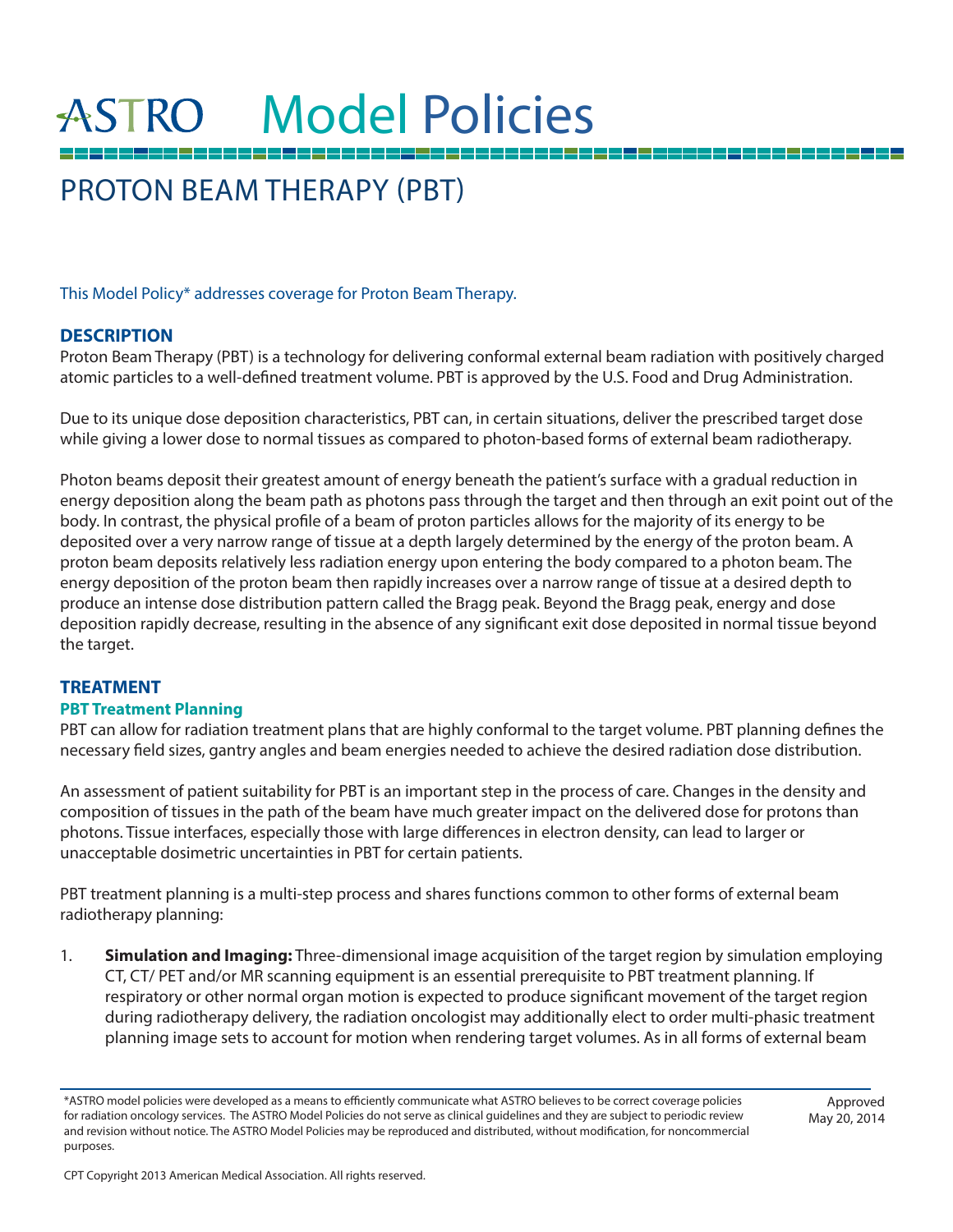<u> 1950 - Ja</u>

<u>e e</u>

radiation therapy, immobilization is critical. However, for PBT, the immobilization system can impact the dose distribution and therefore these devices must be carefully designed. Many photon-based patient immobilization devices are not appropriate for use in PBT.

- 2. **Contouring:** Defining the target and avoidance structures is a multi-step process:
	- a. The radiation oncologist reviews the three-dimensional images and outlines the treatment target on each slice of the image set. The summation of these contours defines the Gross Tumor Volume (GTV). For multiple image sets, the physician may outline separate GTVs on each image set to account for the effect of normal organ motion upon target location and shape. Some patients may not have GTVs if they have had previous treatment with surgery or chemotherapy, in which case treatment planning will be based on CTVs as described below.
	- b. The radiation oncologist draws a margin around the GTV to generate a Clinical Target Volume (CTV) which encompasses the areas at risk for microscopic disease (i.e., not visible on imaging studies). Other CTVs may be created based on the estimated volume of residual disease. For multiple image sets, the physician may draw this margin around an aggregate volume containing all image set GTVs to generate an organ-motion CTV, or Internal Target Volume (ITV).
	- c. In X-ray therapy, to account for uncertainties in the planning and delivery processes, a final margin is then added to create a Planning Target Volume (PTV). Analogous to the approach used in X-ray therapy, a lateral target expansion guards against under-dosing the target in the presence of daily setup variation and/or organ and patient motion. With PBT, however, the target expansion in the beam direction must also ensure coverage for uncertainties in the range of the proton beam which may not perfectly match the radiologic depth of the target. The expansion in the beam direction may be different from the lateral expansion. Because the lateral and range expansions may differ for each beam, there is no longer a single PTV that is sufficient for a multi-field proton plan. Rather than prescribing a uniform dose to a PTV, in PBT the plan should be designed to cover the CTV in the presence of expected uncertainties.
	- d. Nearby normal structures that could potentially be harmed by radiation (i.e., "organs at risk", or OARs) are also contoured.
- 3. **Radiation Dose Prescribing:** The radiation oncologist assigns specific dose coverage requirements for the CTV which will be met even in the presence of expected positional and range uncertainties. A typical prescription may define a dose that will be delivered to at least 99% of the CTV. This coverage requirement is often accompanied by a minimum acceptable point dose delivered within the CTV in the presence of expected uncertainties and a constraint describing an acceptable range of dose homogeneity. Additionally, PBT prescription requirements routinely include dose constraints for the OARs (e.g., upper limit of mean dose, maximum allowable point dose, and/or a critical volume of the OAR that must not receive a dose above a specified limit). Doses to normal structures must also be evaluated in the presence of delivery and range uncertainties. A treatment plan that satisfies these requirements and constraints should maximize the potential for disease control and minimize the risk of radiation injury to normal tissue.
- 4. **Dosimetric Planning and Calculations:** The qualified medical physicist or a supervised dosimetrist calculates a treatment plan to deliver the prescribed radiation dose to the CTV and simultaneously satisfy the normal tissue dose constraints by delivering significantly lower doses to nearby organs. Delivery mechanisms vary, but through the use of scanning magnets or scattering devices PBT plans spread protons laterally over the extent of a target volume. In some cases, the lateral spread of the protons is controlled through the use of an aperture. Additionally, multiple proton energies are combined, through the use of mechanical absorbers or accelerator energy changes, to deliver the planned dose distribution over the longitudinal extent of the target. Range compensation devices are sometimes used to match the range of the proton beam to the distal edge of the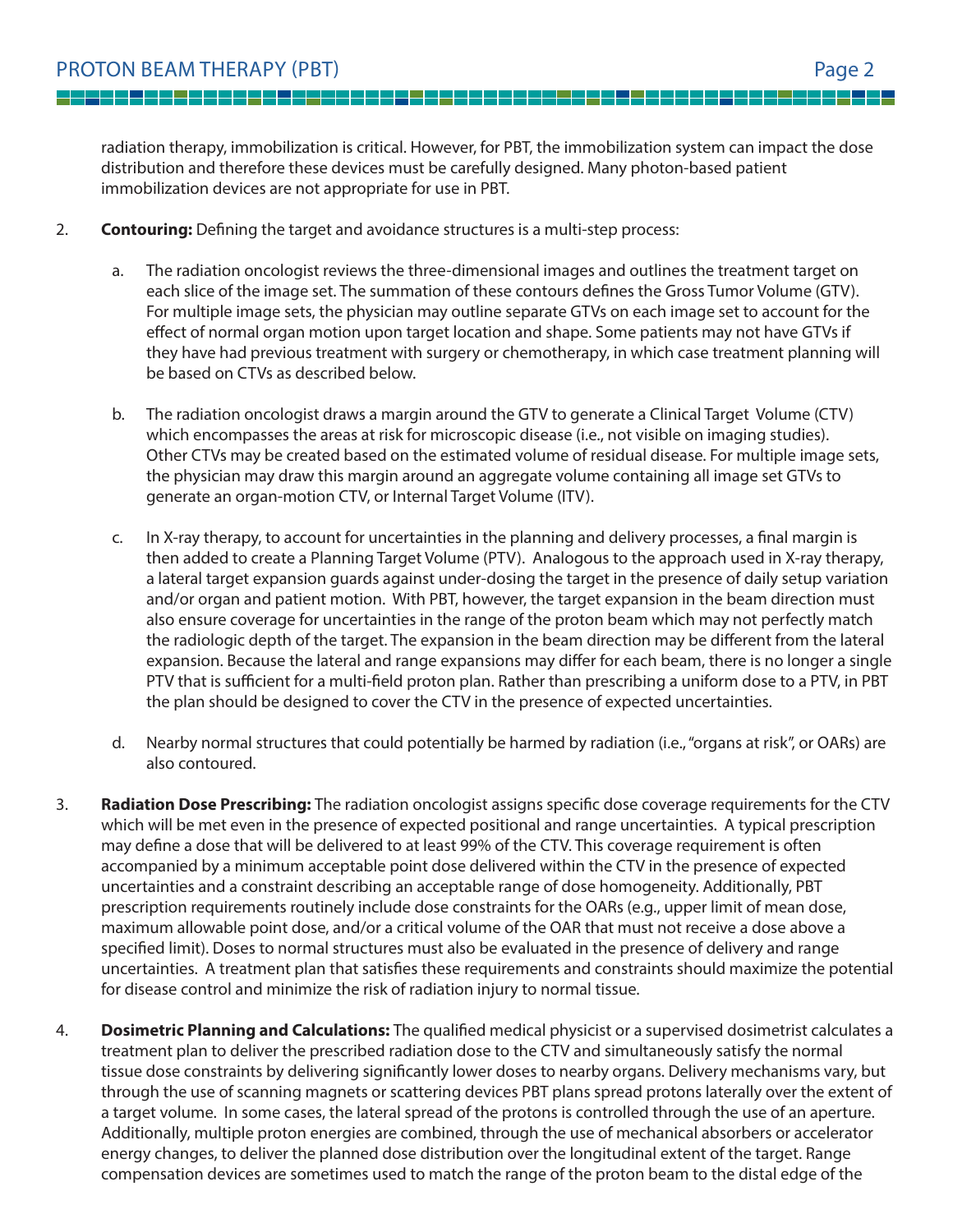<u> La La</u>

<u>e d</u>

target. Regardless of the delivery technique, all delivery parameters and/or field specific hardware are developed by a medical physicist or supervised dosimetrist and an expected dose distribution is calculated for the treatment plan. While PBT plans may be more conformal than X-ray therapy plans, they may also be more susceptible to uncertainties in patient positioning or proton range in the patient. Nominal treatment plans should be evaluated in the presence of both positional and range uncertainties to ensure that the planned CTV coverage and normal tissue sparing are likely to be preserved under the range of expected uncertainties.

5. **Patient Specific Dose Verification:** An independent dose calculation and/or measurement should confirm that the intended dose distribution for the patient is physically verifiable and feasible.

Documentation of all aspects of the treatment planning process is essential.

## **PBT Treatment Delivery**

Proton delivery methods can be described in one of two forms: scattering or scanning.

In scattered deliveries, the beam is broadened by scattering devices, beam energies are combined by mechanical absorbers and the beam is shaped by placing material such as collimators and compensators into the proton path.

In scanning deliveries, the beam is swept laterally over the target with magnets instead of with scattering devices. Collimators and range compensators are still sometimes used for lateral and distal beam shaping, but field specific hardware is not always required because the scanning magnets allow the lateral extent of the beam to be varied with each energy level, a technique sometimes called intensity-modulated proton therapy (IMPT).

The basic requirement for all forms of PBT treatment delivery is that the technology must accurately produce the calculated dose distribution described by the PBT plan. PBT dose distributions are sensitive to changes in target depth and shape and thus, changes in patient anatomy during treatment may require repeat planning. Such a change must be documented.

Precise delivery is vital for proper treatment. Therefore, imaging techniques such as stereoscopic X-ray or CT scan (collectively referred to as Image Guided Radiation Therapy or IGRT) should be utilized to verify accurate and consistent patient and target setup for every treatment fraction.

#### **Documentation Requirements**

Documentation in the patient medical record must:

- 1. Support one or more medical necessity requirement(s) as provided under the "Indications and Limitations of Coverage and/or Medical Necessity" section of this policy, if not enrolled on a clinical protocol or registry.
- 2. Include a treatment prescription that defines the goals of the treatment plan including specific dose-volume parameters for the target and nearby critical structures – as well as pertinent details of beam delivery, such as method of beam modulation, field arrangement, and expected positional and range uncertainties.
- 3. Include a treatment plan, signed by a physician, which meets the prescribed dose-volume parameters for the clinical target volume (CTV) and surrounding organs at risk (OARs) in the presence of expected uncertainties.
- 4. Describe the target setup verification methodology, including patient positioning, immobilization and use of image guidance.
- 5. Include verification of planned dose distribution via independent dose calculation or physical measurement.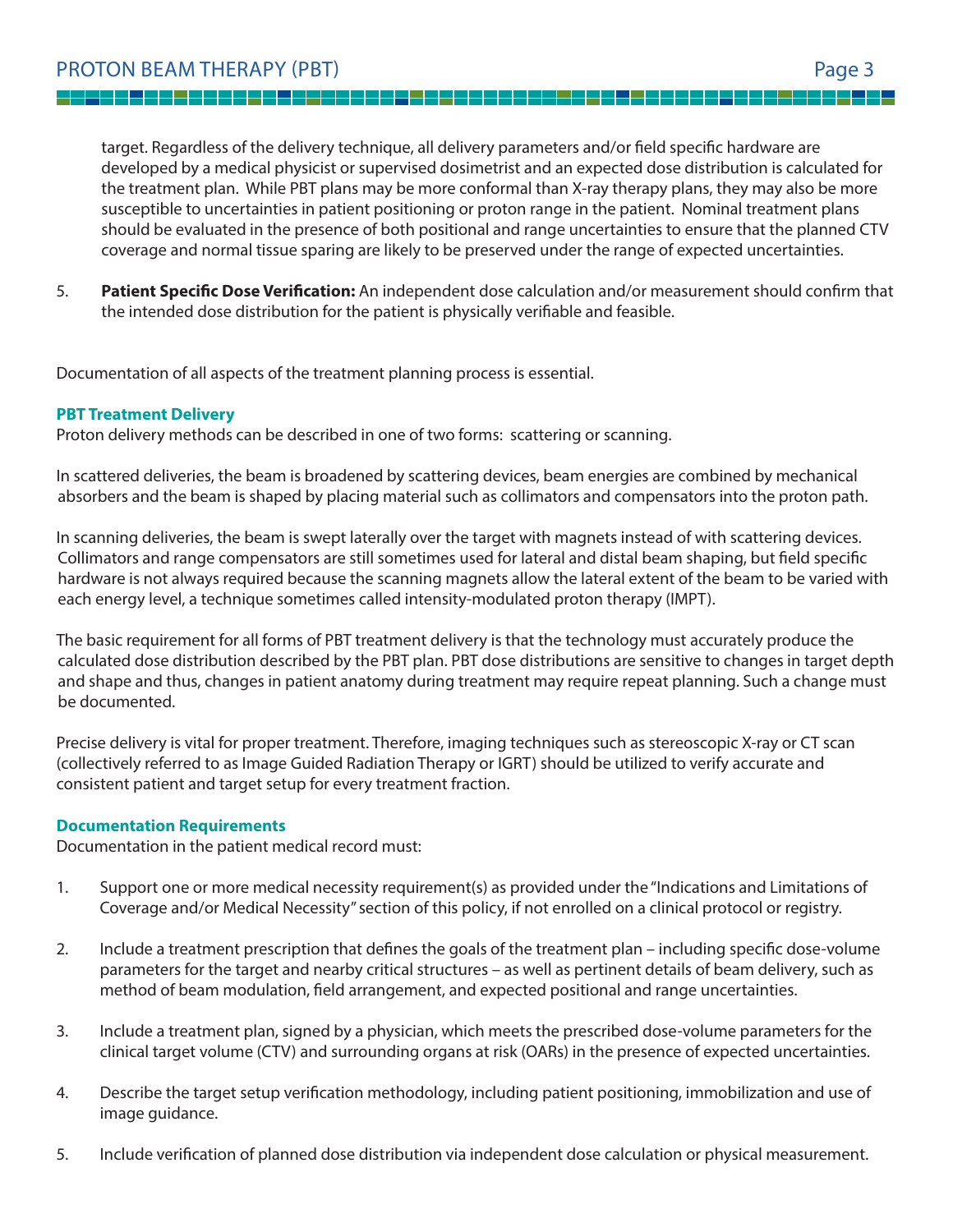<u>1522 - 222 - 222 - 222 - 22</u>

## **INDICATIONS AND LIMITATIONS OF COVERAGE AND/OR MEDICAL NECESSITY Indications For Coverage**

PBT is considered reasonable in instances where sparing the surrounding normal tissue cannot be adequately achieved with photon-based radiotherapy and is of added clinical benefit to the patient. Examples of such an advantage might be:

 $\overline{\phantom{0}}$ 

- 1. The target volume is in close proximity to one or more critical structures and a steep dose gradient outside the target must be achieved to avoid exceeding the tolerance dose to the critical structure(s).
- 2. A decrease in the amount of dose inhomogeneity in a large treatment volume is required to avoid an excessive dose "hotspot" within the treated volume to lessen the risk of excessive early or late normal tissue toxicity.
- 3. A photon-based technique would increase the probability of clinically meaningful normal tissue toxicity by exceeding an integral dose-based metric associated with toxicity.
- 4. The same or an immediately adjacent area has been previously irradiated, and the dose distribution within the patient must be sculpted to avoid exceeding the cumulative tolerance dose of nearby normal tissue.

PBT may offer dosimetric advantages as well as added complexity over conventional radiotherapy, 3D Conformal Radiation Therapy (3-D CRT) or Intensity Modulated Radiation Therapy (IMRT). Before applying PBT techniques, a comprehensive understanding of the benefits and consequences is required. In addition to satisfying at least one of the four selection criteria noted above, the radiation oncologist's decision to employ PBT requires an informed assessment of the benefits and risks including:

- Determination of patient suitability for PBT allowing for reproducible treatment delivery.
- Adequate definition of the target volumes and OARs.
- Equipment capability, including ability to account for organ motion when relevant.
- Physician, physicist and staff training.
- Adequate quality assurance procedures.

It is important to note that normal tissue dose volume histograms (DVHs) must be demonstrably improved with a PBT plan to validate coverage. Therefore, coverage decisions must extend beyond ICD-9 and ICD-10 codes to incorporate additional considerations of clinical scenario and medical necessity with appropriate documentation. The final determination of the appropriateness and medical necessity for PBT resides with the treating radiation oncologist who should document the justification for PBT for each patient.

## **Group 1**

On the basis of the above medical necessity requirements and published clinical data, disease sites that frequently support the use of PBT include the following:

- Ocular tumors, including intraocular melanomas
- Tumors that approach or are located at the base of skull, including but not limited to:
	- Chordoma
	- Chondrosarcomas
- Primary or metastatic tumors of the spine where the spinal cord tolerance may be exceeded with conventional treatment or where the spinal cord has previously been irradiated
- Primary hepatocellular cancer treated in a hypofractionated regimen
- Primary or benign solid tumors in children treated with curative intent and occasional palliative treatment of childhood tumors when at least one of the four criteria noted above apply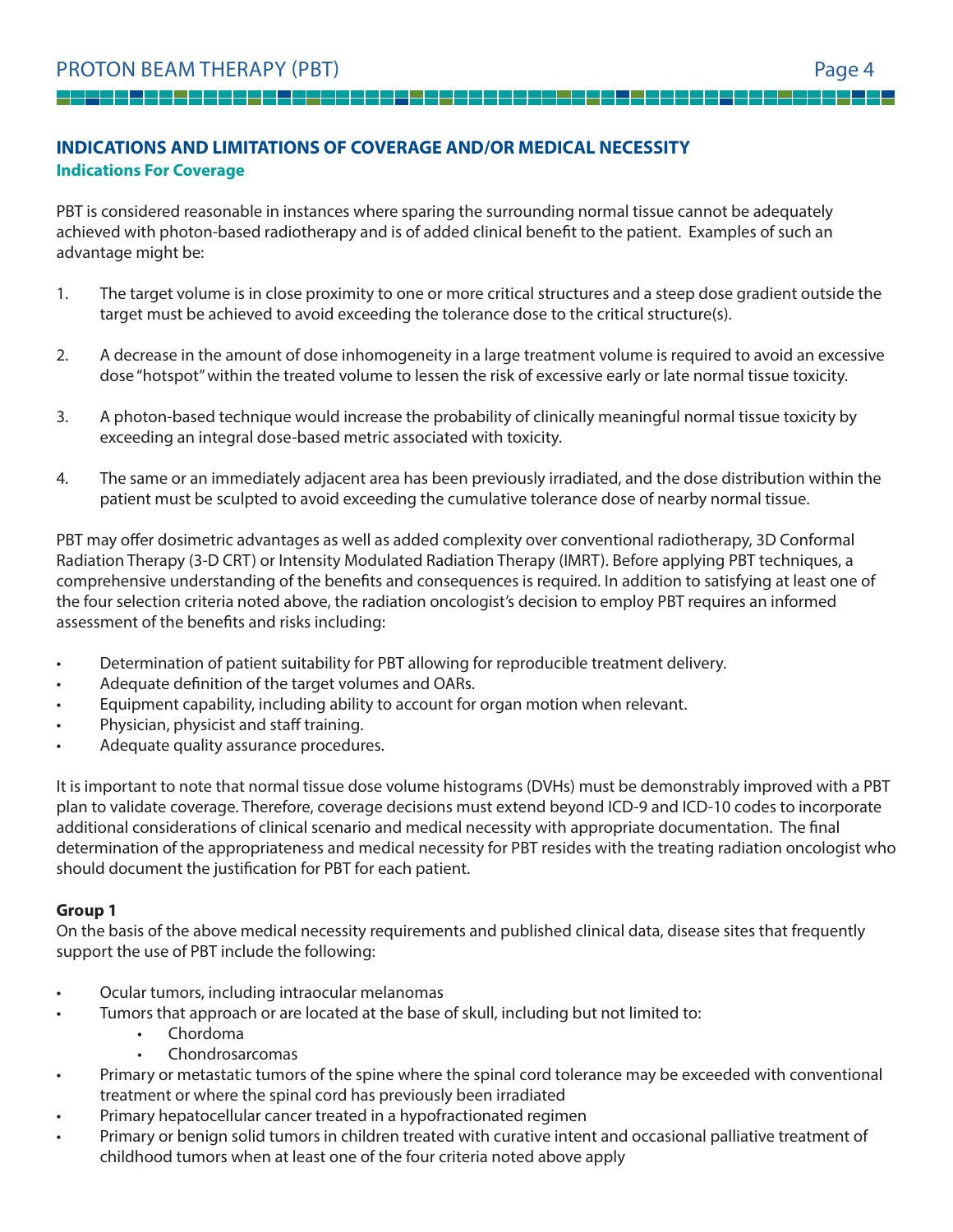Patients with genetic syndromes making total volume of radiation minimization crucial such as but not limited to NF-1 patients and retinoblastoma patients

PBT is one of the acceptable forms of external beam radiation therapy that may be used to administer Stereotactic Body Radiation Therapy (SBRT) or Stereotactic Radiosurgery (SRS). Separate ASTRO Model Policies for SBRT<sup>6</sup> and SRS<sup>7</sup> include technology descriptions and a list of indications for which SBRT or SRS should be covered. When PBT is used to administer SBRT or SRS, the delivery and management codes relevant for SBRT or SRS apply, and the same clinical indications apply as for those treatment strategies.

## **Group 2**

While PBT is not a new technology, there is a need for continued clinical evidence development and comparative effectiveness analyses for the appropriate use of PBT for various disease sites. All other indications not listed in Group 1 are suitable for Coverage with Evidence Development (CED). Radiation therapy for patients treated under the CED paradigm should be covered by the insurance carrier as long as the patient is enrolled in either an IRB-approved clinical trial or in a multi-institutional patient registry adhering to Medicare requirements for CED<sup>2</sup>. At this time, no indications are deemed inappropriate for CED and therefore Group 2 includes various systems such as, but not limited to, the following:

- Head and neck malignancies
- Thoracic malignancies
- Abdominal malignancies
- Pelvic malignancies, including genitourinary, gynecologic and gastrointestinal carcinomas

In the treatment of prostate cancer, the use of PBT is evolving as the comparative efficacy evidence is still being developed. In order for an informed consensus on the role of PBT for prostate cancer to be reached, it is essential to collect further data, especially to understand how the effectiveness of proton therapy compares to other radiation therapy modalities such as IMRT and brachytherapy. There is a need for more well-designed registries and studies with sizable comparator cohorts to help accelerate data collection. Proton beam therapy for primary treatment of prostate cancer should only be performed within the context of a prospective clinical trial or registry<sup>5</sup>.

Coverage under CED requirements will help expedite more permanent coverage decisions for all indications. Due to the numerous studies under way, proton coverage policies need to be reviewed on a frequent basis. As additional clinical data is published, this policy will be revised to reflect appropriate coverage.

## **ICD-9-CM and ICD-10-CM Codes that May be Associated with Medical Necessity**

Note: Diagnosis codes are based on the current ICD-9-CM and ICD-10-CM codes that are effective at the time of the Model Policy publication. Any updates to ICD-9-CM or ICD-10-CM codes will be reviewed by ASTRO, and coverage should not be presumed until the results of such review have been published/posted. These ICD diagnosis codes support medical necessity under this Model Policy.

## **Group 1:**

Medically Necessary

| <b>Site</b> |                                   | <b>ICD-9 Codes</b> | <b>ICD-10 Codes</b> |
|-------------|-----------------------------------|--------------------|---------------------|
| Ocular      | <b>Eye</b>                        |                    |                     |
|             | -Malignant                        | $190.0 - 190.9$    | $CC69.00 - C69.92$  |
|             | -Benign                           | $224.0 - 224.9$    | D31.00 - D31.92     |
|             | Carcinoma in situ of Eye $ 234.0$ |                    | D09.20 - D09.22     |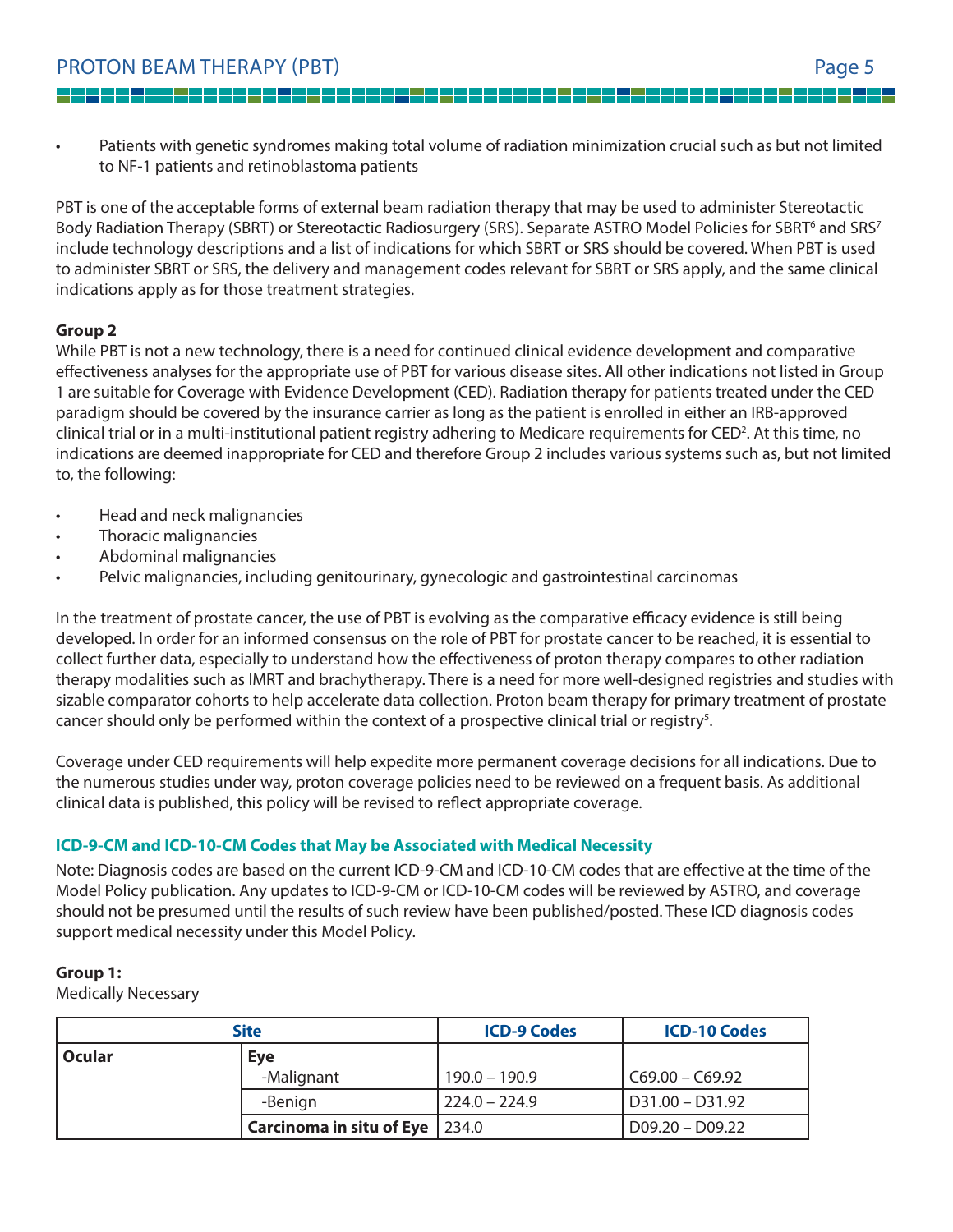| <b>Site</b>               |                               | <b>ICD-9 Codes</b> | <b>ICD-10 Codes</b> |
|---------------------------|-------------------------------|--------------------|---------------------|
| <b>Spine</b>              | <b>Spinal Cord</b>            |                    |                     |
|                           | -Malignant                    | 192.2              | C72.0, C72.1        |
|                           | -Benign                       | 225.3              | D33.4               |
|                           | -Uncertain behavior           | 237.5              | D43.4               |
|                           | <b>Spinal Meninges</b>        |                    |                     |
|                           | -Malignant                    | 192.3              | C70.1               |
|                           | -Benign                       | 225.4              | D32.1               |
|                           | -Uncertain behavior           | 237.6              | D42.1               |
| <b>Base of the Skull</b>  | Chondrosarcoma                | 170.9              | C41.9               |
|                           | Chordoma                      | 170.0              | C41.0               |
|                           | <b>Other rare histologies</b> | Various            | Various             |
|                           | arising in this site          |                    |                     |
| <b>Liver</b>              | <b>Hepatocellular Cancer</b>  | 155.0              | $C22.0 - C22.8$     |
| <b>Pediatric Patients</b> | <b>Solid and CNS Tumors</b>   | Various            | Various             |
|                           | for Pediatric Patients        |                    |                     |
| <b>Reirradiation</b>      | <b>Various Regions</b>        | $990*$             | T66.XXXA*           |

\*ICD-9-CM 990 or ICD-10-CM T66.XXXA (Effects of Radiation, Unspecified) may only be used where prior radiation therapy to the site is the governing factor necessitating PBT in lieu of other radiotherapy. An ICD diagnosis code for the anatomic diagnosis must also be used with appropriate documentation.

#### **Group 2:**

The remaining ICD-9-CM (140-239) and ICD-10-CM (C00-D49) Neoplasm codes should be considered suitable for CED.

#### **Limitations of Coverage**

PBT is not considered reasonable and medically necessary unless at least one of the criteria listed in the "Indications of Coverage" section of this policy is present.

Use of PBT is not typically supported by the following clinical scenarios:

- 1. Where PBT does not offer an advantage over photon-based therapies that otherwise deliver good clinical outcomes and low toxicity.
- 2. Spinal cord compression, superior vena cava syndrome, malignant airway obstruction, poorly controlled malignant bleeding and other scenarios of clinical urgency.
- 3. Inability to accommodate for organ motion.
- 4. Palliative treatment in a clinical situation where normal tissue tolerance would not be exceeded in previously irradiated areas.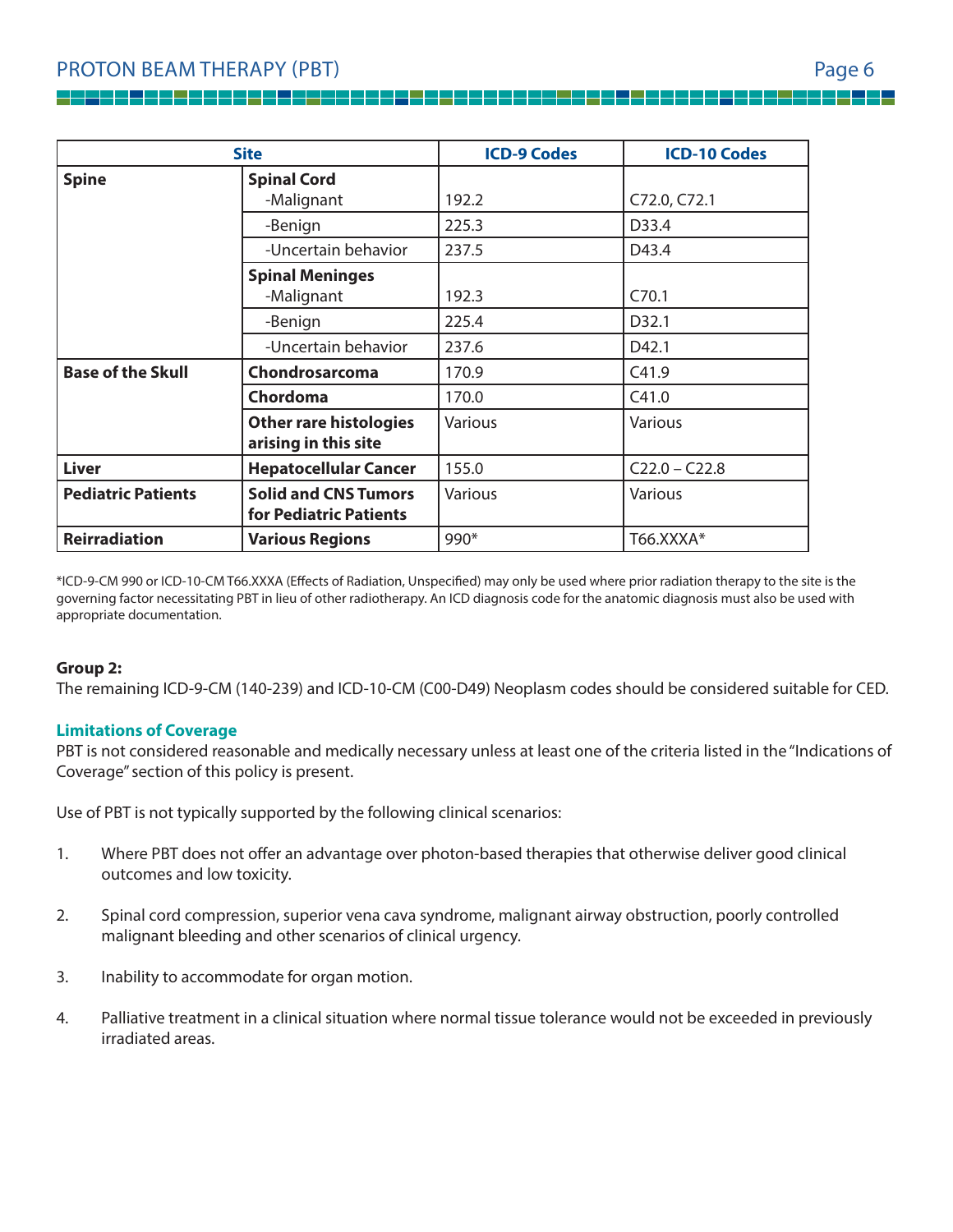## **PHYSICIANS' CURRENT PROCEDURAL TERMINOLOGY (CPT®)/HCPCS**

Note: CPT is a trademark of the American Medical Association (AMA)

#### **Preparing for Treatment**

Due to the complexity of this treatment technology and the cases commonly appropriate for it, all PBT cases satisfy the criteria for complex clinical treatment planning. The clinical treatment plan is the initial process in preparing the patient for treatment.

#### **CPT® Code for Clinical Treatment Planning**

**77263** Therapeutic Radiology Treatment Planning; complex This code is typically reported only once per course of PBT.

Following clinical treatment planning and a decision to proceed with PBT, treatment simulation is performed. By definition, the simulation process is complex for protons since it involves particle therapy. CT quidance is now packaged into 77290 and is no longer separately billable.

## **CPT Code for Simulation**

| 77290  | Therapeutic radiology simulation-aided field setting; complex<br>This code is typically reported only once per course of PBT. |
|--------|-------------------------------------------------------------------------------------------------------------------------------|
| +77293 | Respiratory motion management simulation (List separately in addition to code for primary procedure)                          |
|        | This is an add-on code and cannot be billed on its own. It should be billed with either<br>CPT code 77295 or 77301.           |

The add-on code +77293 would be used in situations where respiratory motion may cause significant changes in target definition and localization for proton treatment delivery, most commonly in patients with lung or upper gastrointestinal malignancies.

#### **Medical Radiation Physics, Dosimetry and Treatment Devices**

In addition, when planning for any special beam such as particles (i.e. protons), a special teletherapy port plan may be necessary. The special teletherapy port plan must be reviewed, signed and dated by the radiation oncologist and physicist. The radiation oncologist must document involvement in the planning and selection of special beam parameters used for treatment.

#### **CPT® Code for Special Teletherapy Port Plan**

**77321** Special teletherapy port plan, particles, hemibody, total body Use for particle beam isodose planning. Use for electrons, protons and neutron therapy; half body or total body therapy.

Isodose planning typically involves 3-dimensional dosimetry. For cases in which there is a need to optimize the dose distribution by modulating the beam energy and/or fluence across the field, an intensity modulated treatment plan may be indicated and should be reported using CPT 77301.

#### **CPT Codes for Isodose Planning**

## **77295** Therapeutic radiology simulation-aided field setting; 3-dimensional Use for particle beam isodose planning. Use for electrons, protons and neutron therapy; half body or total body therapy. This code has been moved to the medical physics and dosimetry section, since it represents the work of physics and dosimetry planning rather than the work performed in simulation.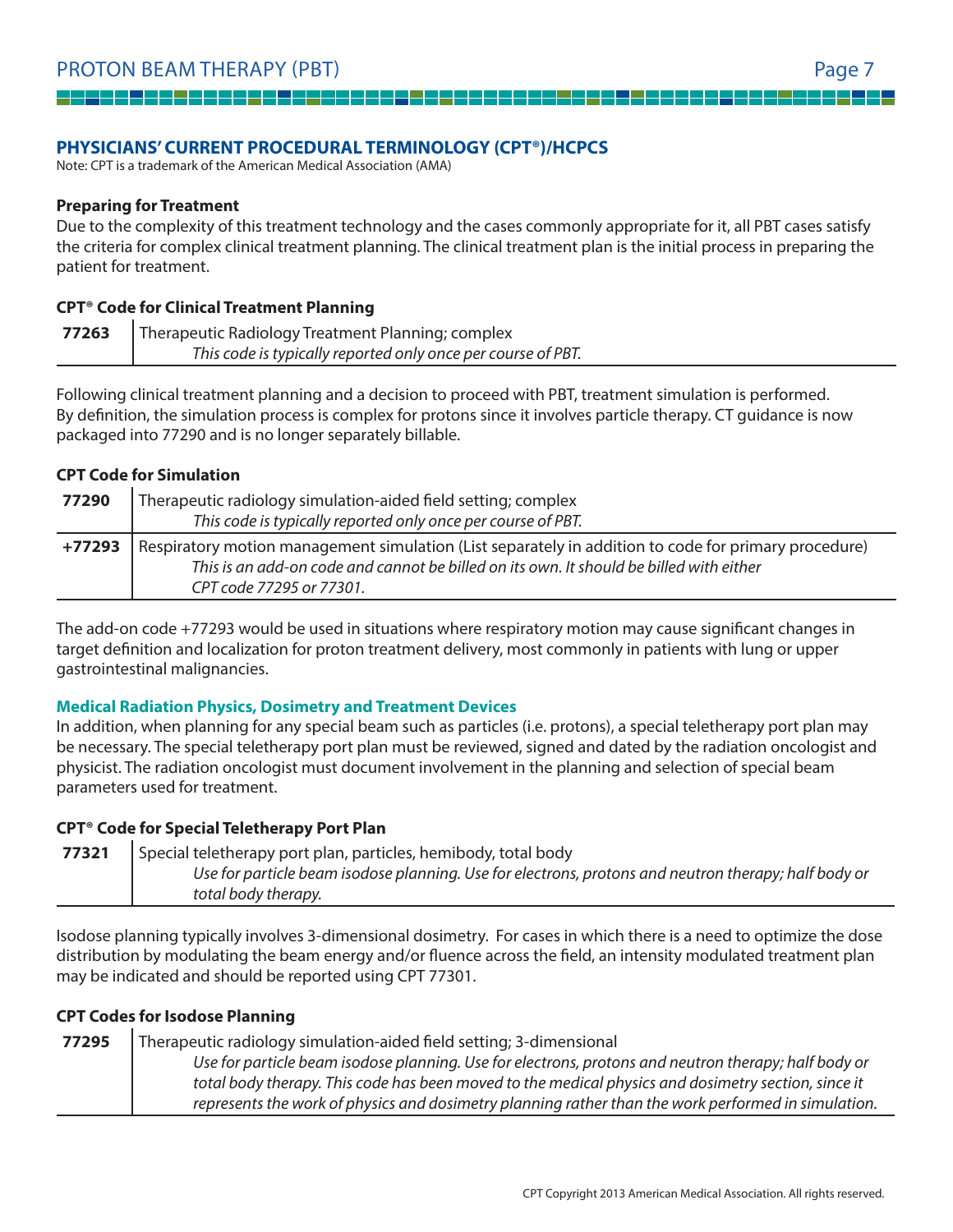<u>i i p</u>

- 11

| 77301 | Intensity modulated radiotherapy plan, including dose-volume histograms for target and critical structure |
|-------|-----------------------------------------------------------------------------------------------------------|
|       | partial tolerance specifications                                                                          |
|       | This code will typically be used for plans developed with pencil-beam scanning techniques. This code is   |
|       | typically reported only once per course of PBT.                                                           |

After completion of isodose planning, an independent verification of the radiation dose should be performed by a medical dosimetrist, physicist or physician. A calculation is performed for each treatment field.

## **CPT Code for Dosimetry**

 $\overline{\phantom{a}}$ 

| 77300 | Basic radiation dosimetry calculation central axis depth dose calculation, TDF, NSD, gap calculation, off   |
|-------|-------------------------------------------------------------------------------------------------------------|
|       | axis factor, tissue inhomogeneity factors, calculation of non-ionizing radiation surface and depth dose, as |
|       | required during course of treatment, only when prescribed by the treating physician                         |
|       | This code can generally be billed once for each beam or arc up to a limit of ten. This code is used to      |
|       | report dosimetry calculations that arrive at the relationship between monitor units (or time) and dose,     |
|       | and the physician's verification, review and approval. The documentation should contain the                 |
|       | independent check of each field, separate from the computer-generated PBT plan.                             |

Immobilization devices are often required for reproducible and consistent patient setup. Even though these devices are utilized every day during treatment, they are only billed once at the time of design and fabrication.

## **CPT Codes for PBT Treatment Devices**

| 77332 | Treatment devices, design and construction; simple<br>Simple treatment devices include simple multi-use shaped blocks, bolus and passive, multiuse devices.                                                                                                                                                                                                                                                                                                                                                                                                                                                                                                                                                                           |
|-------|---------------------------------------------------------------------------------------------------------------------------------------------------------------------------------------------------------------------------------------------------------------------------------------------------------------------------------------------------------------------------------------------------------------------------------------------------------------------------------------------------------------------------------------------------------------------------------------------------------------------------------------------------------------------------------------------------------------------------------------|
| 77333 | Treatment devices, design and construction; intermediate<br>Intermediate treatment devices include pre-cast or pre-made standard-shaped blocks, stents, and<br>special bolus and bite blocks. For example, custom fabrication of a bolus to compensate for tissue<br>defects; this would typically be done at the time of simulation.                                                                                                                                                                                                                                                                                                                                                                                                 |
| 77334 | Treatment devices, design and construction; complex<br>Complex treatment devices include custom-fabricated cast blocks, immbolization devices, wedges,<br>compensators and eye shields. This may include custom fabrication of immobilization devices during<br>simulation (such as a vacuum-lock device or thermoplastic mask), a custom compensator designed to<br>adjust the depth of penetration of the protons throughout the treatment volume and utilized for daily<br>treatment, or an aperture (custom fabricated blocking device to design the shape of the proton beam),<br>which would also be utilized for daily treatment, There may be an aperture and compensator designed<br>and constructed for each treated field. |

Apertures or compensators (77334 – complex treatment devices) may be used in some circumstances with pencil-beam scanning. An example of this would be a compensator used to decrease the proton range for tumors in more superficial locations, such as in the brain. If the compensator used is a standard compensator which can be used for multiple patients, this would qualify as a simple treatment device (77332).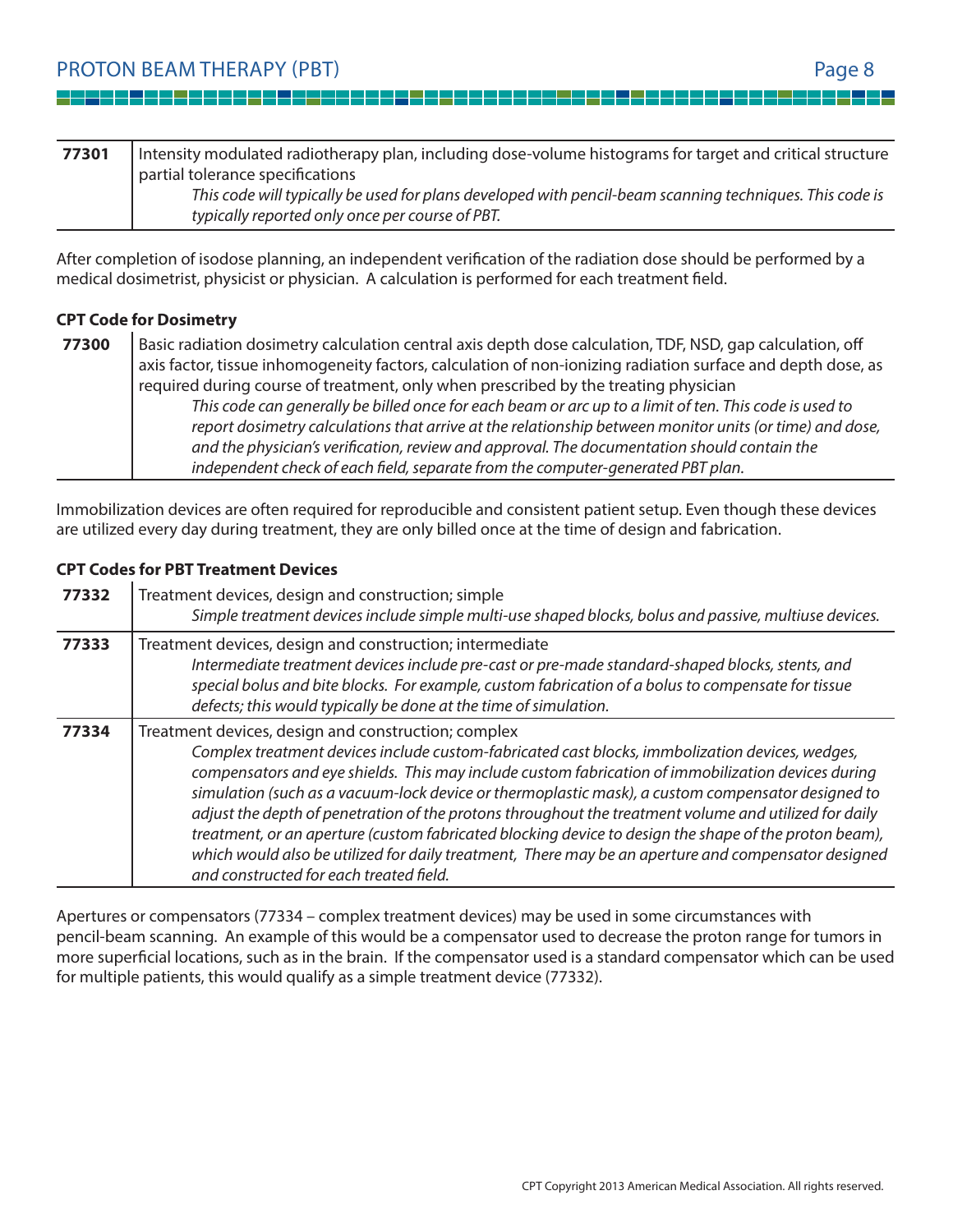<u>La l</u>

 $\overline{\phantom{a}}$ 

## **CPT Codes for Physics and Dosimetry Procedures**

| 77331 | Special dosimetry (eq, TLD, microdosimetry) (specify), only when prescribed by the treating physician<br>Explanation of medical necessity may be required.                                                                                                                                  |
|-------|---------------------------------------------------------------------------------------------------------------------------------------------------------------------------------------------------------------------------------------------------------------------------------------------|
| 77336 | Continuing medical physics consultation, including assessment of treatment parameters, quality<br>assurance of dose delivery, and review of patient treatment documentation in support of the radiation<br>oncologist, reported per week of therapy<br>Reported per 5 fractions of therapy. |
| 77370 | Special medical radiation physics consultation<br>Radiation Oncologist makes a direct request to the qualified medical physicist for a special<br>consultative report or for specific physics services for an individual patient                                                            |

#### **Treatment Delivery**

PBT delivery codes should be billed using one of the four following codes.

## **CPT® Codes for PBT Treatment Delivery**

| 77520 | Proton treatment delivery; simple, without compensation<br>Treatment to a single treatment area utilizing a single non-tangential/oblique port, custom block,<br>without compensation.                                                      |
|-------|---------------------------------------------------------------------------------------------------------------------------------------------------------------------------------------------------------------------------------------------|
| 77522 | Proton treatment delivery; simple, with compensation<br>Treatment to a single treatment area utilizing a single non-tangential/oblique port, custom block, with<br>compensation.                                                            |
| 77523 | Proton treatment delivery; intermediate<br>Treatment delivery to one or more treatment areas utilizing two or more ports or one or more<br>tangential/oblique ports, with custom blocks and compensations.                                  |
| 77525 | Proton treatment delivery; complex<br>Treatment delivery to one or more treatment areas utilizing two or more ports per treatment area with<br>matching or patching fields and/or multiple isocenters, with custom blocks and compensators. |

Compensation of the beams may be performed with specific physical compensating devices (custom fabricated lucite or wax compensators) or with compensation using electromagnetic alterations of the beam (pencil-beam scanning or spot scanning).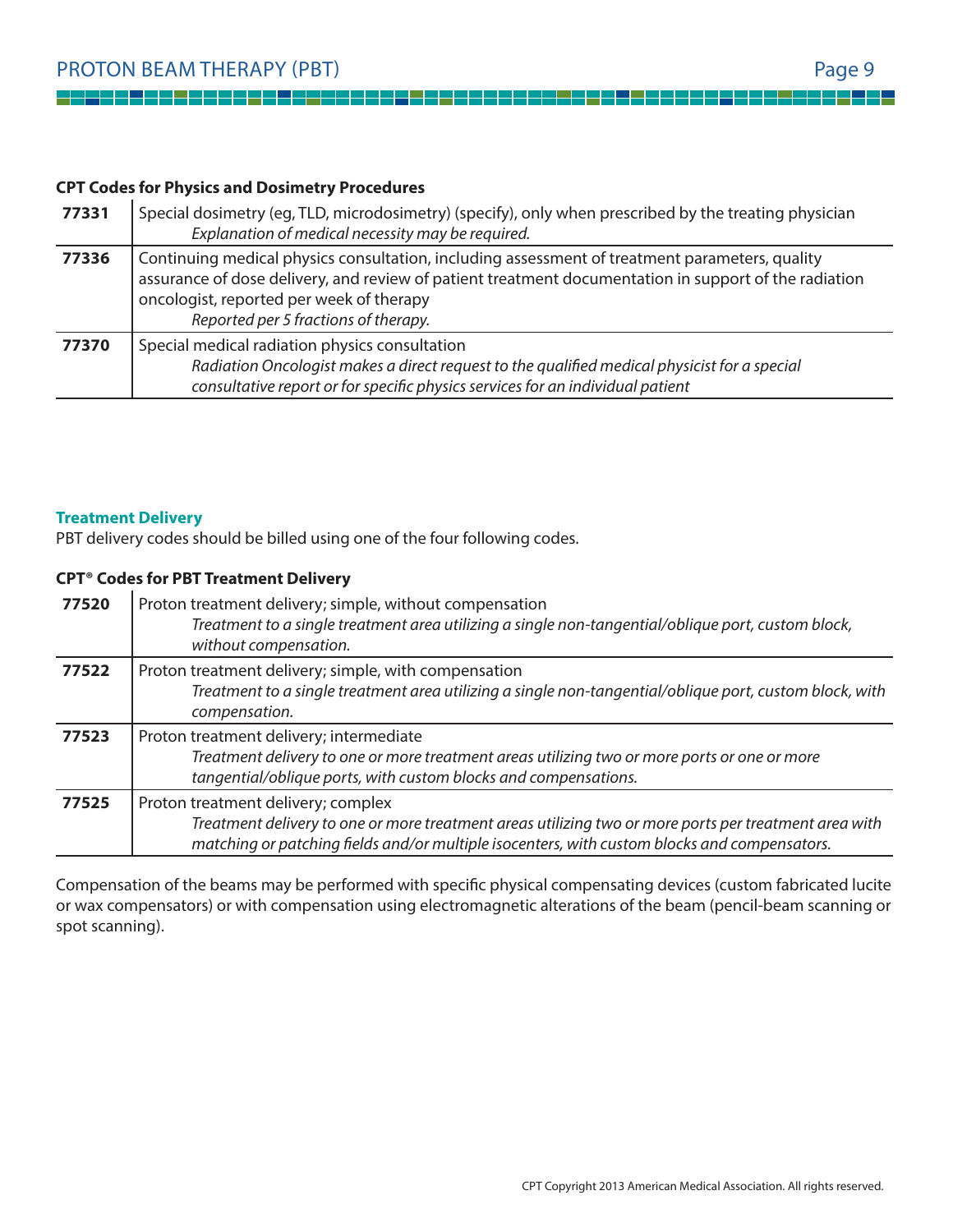--

-----

▌▀▌▀▐▀▐▀▐

#### **Image-Guided Radiation Therapy**

Image Guided Radiation Therapy (IGRT) allows for modification of treatment delivery to increase precision. The following codes may be billed with PBT.

 $\overline{\phantom{0}}$ 

## **CPT® Codes for IGRT**

<u>e e</u>

 $\overline{\phantom{a}}$ 

| 76950 | Ultrasonic guidance for placement of radiation therapy fields<br>Used with ultrasound-based 2 and 3D systems.                                                                                                                                                                           |
|-------|-----------------------------------------------------------------------------------------------------------------------------------------------------------------------------------------------------------------------------------------------------------------------------------------|
| 77014 | Computed tomography guidance for placement of radiation fields<br>Used with CT-based systems (i.e., integrated cone beam CT, CT/linear accelerator on rails,<br>tomotherapy).                                                                                                           |
| 77421 | Stereoscopic X-ray guidance for localization of target volume for the delivery of radiation therapy<br>Used with stereoscopic X-ray-based systems (i.e., kV X-rays or MV X-rays: EPID (electronic portal<br>imaging device) with fiducial markers).                                     |
| 0197T | Intra-fraction localization and tracking of target or patient motion during delivery of radiation therapy<br>(eg., 3D positional tracking, gating, and 3D surface tracking), each fraction of treatment<br>Used with implanted radiofrequency transponders and for 3D Surface tracking. |

## **ADDITIONAL INFORMATION**

#### **Coding Guidelines**

As a reminder, for Medicare claims, the HCPC/CPT® code(s) may be subject to Correct Coding Initiatives (CCI) edits. This policy does not take precedence over CCI edits. Please refer to the CCI for correct coding guidelines and specific applicable code combinations prior to billing Medicare.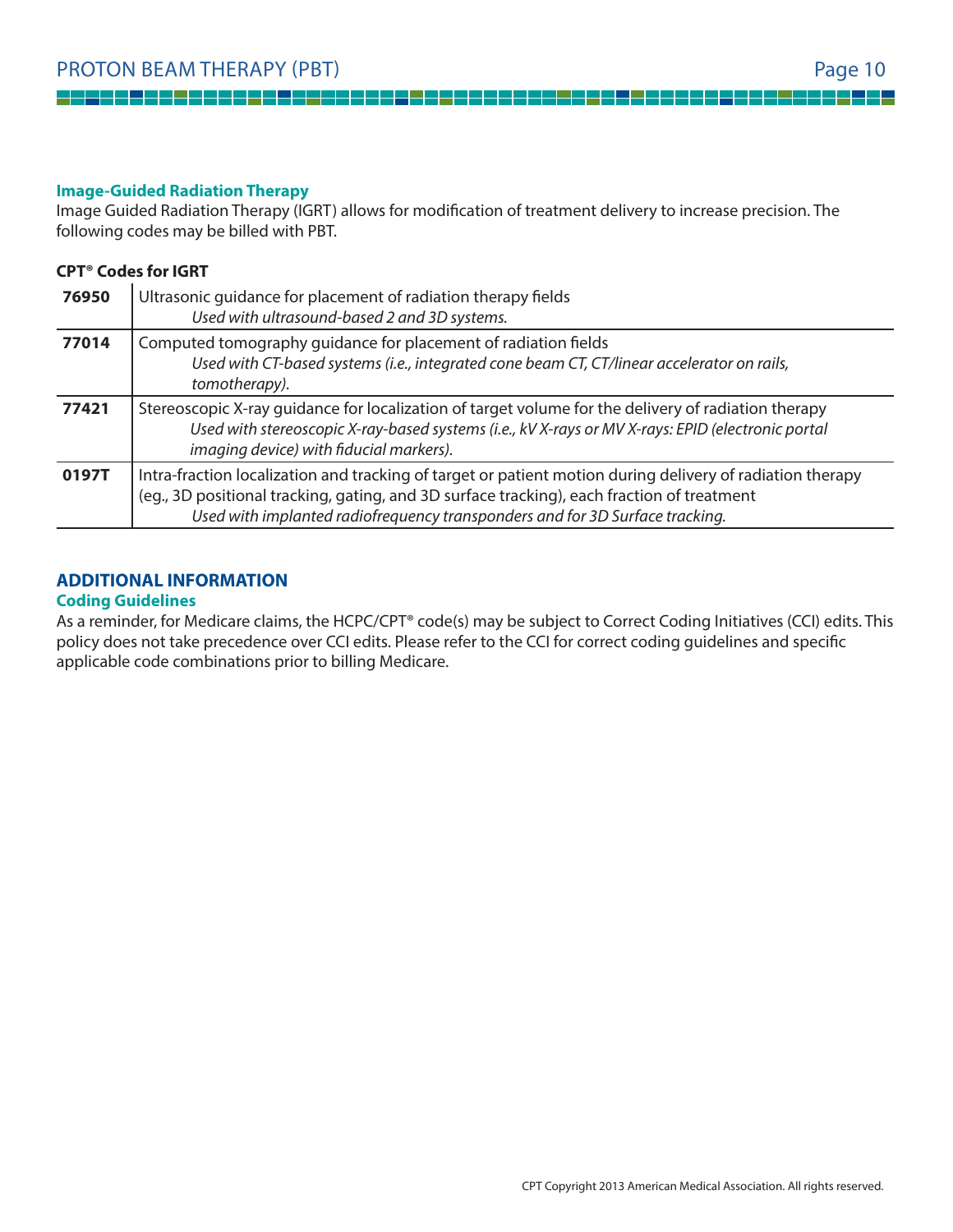a populație de la provincia de la provincia de la provincia de la provincia de la provincia de la provincia d<br>De la provincia de la provincia de la provincia de la provincia de la provincia de la provincia de la provinci

<u> La L</u>

## **REFERENCES**

 $\overline{\phantom{a}}$ 

The following is only a sample of the available literature that meets certain criteria and should not be utilized as an exhaustive list. Included articles were published within the last 10 years and report patient outcome data. For disease sites recommended for CED, dosimetry and technical feasibility publications were accepted.

#### **General**

- 1. Chung CS, Tock TI, Nelson K, et al. Incidence of second malignancies among patients treated with proton versus photo radiation. Int J Radiat Oncol Biol Phys. 2013; 87(1): 46-52.
- 2. Coverage with Evidence Development Requirements Position Statement. American Society for Radiation Oncology Web site. https://www.astro.org/ Practice-Management/Reimbursement/Coverage-Position-Statement. aspx. Published November 15, 2013. Accessed December 13, 2013.
- 3. Foote RL, Stafford SL, Petersen IA, et al. The clinical case for proton beam therapy. Radiat Oncol. 2012; 7:174. doi: 10.1186/1748-717X-7-174.
- 4. ICRU. Prescribing, Recording, and Reporting Proton Beam Therapy. Bethesda, MD: International Commission on Radiation Units and Measurements; 2007. ICRU Report 78.
- 5. Proton Beam Therapy for Prostate Cancer Position Statement. American Society for Radiation Oncology Web site. https://www.astro.org/ Practice-Management/Reimbursement/Proton-Beam-Therapy.aspx. Published November 15, 2013. Accessed April 9, 2014.
- 6. Stereotactic Body Radiation Therapy (SBRT) Model Policy. American Society for Radiation Oncology Web site. https://www.astro.org/uploadedFiles/ Main\_Site/Practice\_Management/Reimbursement/2013HPcoding%20 guidelines\_SBRT\_Final.pdf. Published April 17, 2013. Accessed April 9, 2014.
- 7. Stereotactic Radiosurgery (SRS) Model Coverage Policy. American Society for Radiation Oncology Web site. https://www.astro.org/uploadedFiles/ Main\_Site/Practice\_Management/Reimbursement/SRSMPJuly2011.pdf. Published July 25, 2011. Accessed April 9, 2014.
- 8. T.F. Delaney and H.M. Kooy (eds). Proton and Charged Particle Radiotherapy. Lippincott Williams and Wilkins, 2007.

#### **Anus/Rectum**

- 9. Radu C, Norrlid O, Braendengen M, et al. Integrated peripheral boost in preoperative radiotherapy for the locally most advanced non-resectable rectal cancer patients. Acta Oncol. 2013; 52(3): 528-37.
- 10. Wolff HA, Wagner DM, Conradi L, et al. Irradiation with protons for the individualized treatment of patients with locally advanced rectal cancer: A planning study with clinical implications. Radiother Oncol. 2012; 102(1): 30-7.

#### **Breast**

- 11. Bush DA, Slater JD, Garberoglio C, et al. A technique of partial breast irradiation utilizing proton beam radiotherapy: comparison with conformal X-ray therapy. Cancer J. 2007; 13(2): 114-8.
- 12. Bush DA, Slater JD, Garberoglio C, et al. Partial breast irradiation delivered with proton beam: results of a phase II trial. Clin Breast Cancer. 2011; 11(4):241-245.
- 13. Chang JH, Lee NK, Kim JY, et al. Phase II trial of proton beam accelerated partial breast irradiation in breast cancer. Radiother Oncol. 2013; 108(2):209-214.
- 14. Kozak KR, Smith BL, Adams J, et al. Accelerated partial-breast irradiation using proton beams: Initial clinical experience. Int J Radiat Oncol Biol Phys. 2006; 66(3): 691-8.

15. MacDonald SM, Patel SA, Hickey S, et al. Proton therapy for breast cancer after mastectomy: early outcomes of a prospective clinical trial. Int J Radiat Oncol Biol Phys. 2013; 86(3):484-90.

#### **Central Nervous System**

- 16. Brown AP, Barney CL, Grosshans DR, et al. Proton Beam Craniospinal Irradiation Reduces Acute Toxicity for Adults With Medulloblastoma. Int J Radiat Oncol Biol Phys. 2013; 86(2): 277-84.
- 17. Hattangadi JA, Chapman PH, Bussiere MR, et al. Planned Two-Fraction Proton Beam Stereotactic Radiosurgery for High-Risk Inoperable Cerebral Arteriovenous Malformations. Int J Radiat Oncol Biol Phys. 2012; 83(2): 533-41.
- 18. Hauswald H, Rieken S, Ecker S, et al. First experiences in treatment of low-grade glioma grade I and II with proton therapy. Radiat Oncol. 2012; 7:189.
- 19. Mizumoto M, Tsubio K, Igaki H, et al. Phase I/II trial of hyperfractionated concomitant boost proton radiotherapy for supratentorial glioblastoma multiforme. Int J Radiat Oncol Biol Phys. 2010; 77(1): 98-105.
- 20. Nishimura H, Ogino T, Kawashima M, et al. Proton-beam therapy for olfactory neuroblastoma. Int J Radiat Oncol Biol Phys. 2007; 68(3): 758-62.
- 21. Silander H, Pellettieri L, Enblad P, et al. Fractionated, stereotactic proton beam treatment of cerebral arteriovenous malformations. Acta Neurol Scand. 2004; 109(2):85-90.
- 22. Weber, DC, Chan AW, Bussiere MR, et al. Proton Beam Radiosurgery for Vestibular Schwannoma: Tumor control and cranial nerve toxicity. Neurosurgery. 2003; 53(3): 577-88.
- 23. Weber DC, Schneider R, Goitein G, et al. Spot scanning-based proton therapy for intracranial meningioma: long-term results from the Paul Scherrer Institute. Int J Radiat Oncol Biol Phys. 2012;83(3):865-871.
- 24. Vernimmen FJ, Mohamed Z, Slabbert JP, et al. Long term results of stereotactic proton beam radiotherapy for acoustic neuromas. Radiother Oncol. 2009; 90(2): 208-12.

#### **Chordoma**

- 25. Ares C, Hug EB, Lomax AJ, et al. Effectiveness and safety of spot scanning proton radiation therapy for chordomas and chondrosarcomas of the skull base: first long-term report. Int J Radiat Oncol Biol Phys. 2009;75(4): 1111-1118.
- 26. Chen YL, Liebsch N, Kobayashi W, et al. Definitive high-dose photon/proton radiotherapy for unresected mobile spine and sacral chordomas. Spine. 2013; 38(15):E930-6.
- 27. Deraniyagala RL, Yeung D, Mendenhall WM, et al. Proton therapy for skull base chordoma: an outcomes study from the University of Florida Proton Therapy Institute. J Neurol Burg B Skull Base. 2014; 75(1): 53-7.
- 28. Igaki H, Tokuuye K, Okumura T, et al. Clinical Results of Proton Beam Therapy for Skull Base Chordoma. Int J Radiat Oncol Biol Phys. 2004; 60(4): 1120-6.
- 29. McDonald MW, Linton OR, Shah MV. Proton Therapy for Reirradiation of Progressive or Recurrent Chordoma. Int J Radiat Oncol Biol Phys. 2013; 87(5): 1107-14.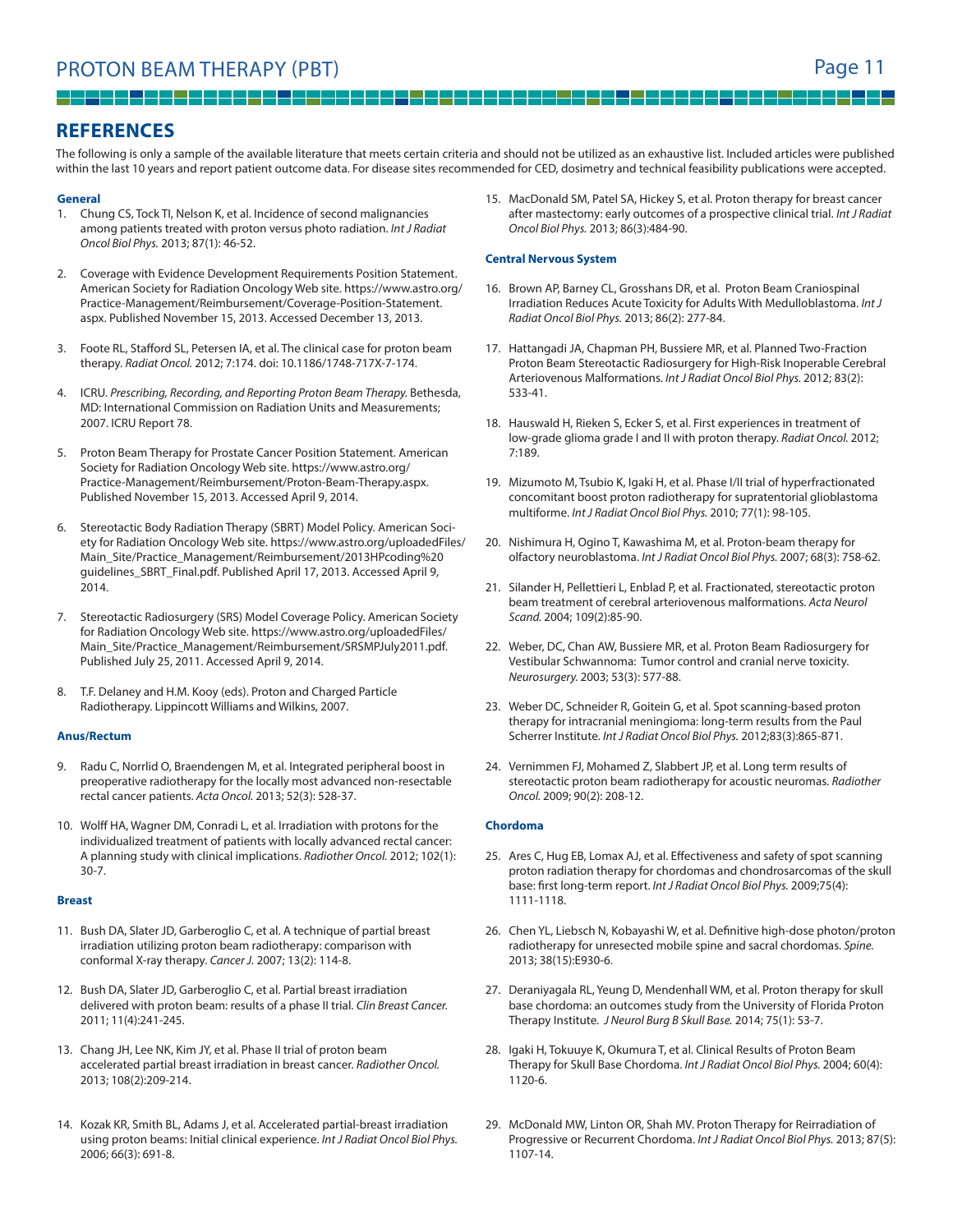## PROTON BEAM THERAPY (PBT) THEREAPY (PBT)

9 H H

<u> 155</u>

ا کا

30. Mima M, Demizu Y, Jin D, et al. Particle Therapy Using Carbon Ions or Protons as a Definitive Therapy for Patients with Primary Sacral Chordoma. Br J Radiol. 2013 Nov 28 [Epub Ahead of Print].

— — I

- 31. Sciubba DM, Chi JH, Rhines LD, et al. Chordoma of the spinal column. Neurosurg Clin N Am. 2008; 19(1): 5-15.
- 32. Staab A, Rutz HP, Ares C, et al. Spot-scanning-based proton therapy for extracranial chordoma. Int J Radiat Oncol Biol Phys. 2011. 81(4):e489-96.

#### **Esophagus**

- 33. Echeverria A, McCurdy M, Castillo R, et al. Proton therapy radiation pneumonitis local dose–response in esophagus cancer patients. Radiother Oncol. 2013; 106: 124-9.
- 34. Lin SH, Komaki R, Liao Z, et al. Proton Beam Therapy and Concurrent Chemotherapy for Esophageal Cancer. Int J Radiat Oncol Biol Phys. 2012. 83(3): e345-51.
- 35. Mizumoto M, Sugahara S, Nakayama H, et al. Clinical Results of Proton-Beam Therapy for Locoregionally Advanced Esophageal Cancer. Strahlenther Onkol. 2010; 186(9): doi: 10.1007/s00066-010-2079-4.
- 36. Mizumoto M, Sugahara S, Okumura T, et al. Hyperfractionated concomitant boost proton beam therapy for esophageal carcinoma. Int J Radiat Oncol Biol Phys. 2011; 81(4): e601-6.
- 37. Sugahara S, Tokuuye K, Okumura T, et al. Clinical Results of Proton Beam Therapy for Cancer of the Esophagus. Int J Radiat Oncol Biol Phys. 2005; 61(1): 76-84.

#### **Gynecologic**

38. Clivio A, Kluge A, Cozzi L, et al. Intensity Modulated Proton Beam Radiation for Brachytherapy in Patients with Cervical Carcinoma. Int J Radiat Oncol Biol Phys. 2013; 87(5): 897-903.

#### **Head and Neck**

- 39. Fukumitsu N, Okumura T, Mizumoto M, et al. Outcome of T4 (International Union Against Cancer Staging System, 7th edition) or recurrent nasal cavity and paranasal sinus carcinoma treated with proton beam. Int J Radiat Oncol Biol Phys. 2012; 83(2):704-11.
- 40. Hojo H, Zenda S, Akimoto T, et al. Impact of early radiological response evaluation on radiotherapeutic outcomes in the patients with nasal cavity and paranasal sinus malignancies. J Radiat Res. 2012; 53(5):704-9.
- 41. Ramaekers BL, Grutters JP, Pijls-Johannesma M, et al. Protons in Headand-Neck Cancer: Bridging the Gap of Evidence. Int J Radiat Oncol Biol Phys. 2013; 85(5): 1282-8.
- 42. Truong MT, Kamat UR, Liebsch NJ, et al. Proton radiation therapy for primary sphenoid sinus malignancies: treatment outcomes and prognostic factors. Head Neck. 2009; 31(10): 1297-308.
- 43. Weber DC, Chan AW, Lessell S, et al. Visual outcome of accelerated fractionated radiation for advance sinonasal malignancie employing photons/protons. Radiother Oncol. 2006; 81(3): 243-9.
- 44. Zenda S, Kawashima M, Nishio T, et al. Proton Beam Therapy as a nonsurgical approach to mucosal melanoma of the head and neck: a pilot study. Int J Radiat Oncol Biol Phys. 2011; 81(1): 135-9.
- 45. Zenda S, Kohno R, Kawashima M, et al. Proton beam therapy for unresectable malignancies of the nasal cavity and paranasal sinuses. Int J Radiat Oncol Biol Phys. 2011; 81(5): 1473-8.

#### **Liver**

- 46. Fukumitsu N, Hashimoto T, Okumura T, et al. Investigation of the geometric accuracy of proton beam irradiation in the liver. Int J Radiat Oncol Biol Phys. 2012; 82(2): 826-33.
- 47. Fukumitsu N, Sugahara S, Nakayama H, et al. A prospective study of hypofractionated proton beam therapy for patients with hepatocellular carcinoma. Int J Radiat Oncol Phys. 2009; 74(3): 831-6.
- 48. Hashimoto T, Tokuuye K, Fukumitsu N, et al. Repeated proton beam therapy for hepatocellular carcinoma. Int J Radiat Oncol Biol Phys. 2006; 65(1): 196-202.
- 49. Hata M, Tokuuye K, Sugahara S, et al. Proton beam therapy for aged patients with hepatocellular carcinoma. Int J Radiat Oncol Biol Phys. 2007; 69(3): 805-12.
- 50. Hata M, Tokuuye K, Sugahara S, et al. Proton beam therapy for hepatocellular carcinoma with limited treatment options. Cancer. 2006; 107: 591-8.
- 51. Kawashima M, Furuse J, Nishio T, et al. Phase II study of radiotherapy employing proton beam for hepatocellular carcinoma. J Clin Oncol. 2005; 23: 1839-46.
- 52. Mizumoto M, Okumura T, Hashimoto T, et al. Proton beam therapy for hepatocellular carcinoma: a comparison of three treatment protocols. Int J Radiat Oncol Biol Phys. 2011; 81(4): 1039-45.
- 53. Mizumoto M, Tokuuye K, Sugahara S, et al. Proton beam therapy for hepatocellular carcinoma adjacent to the porta hepatis. Int J Radiat Oncol Biol Phys. 2008; 71(2): 462-67.
- 54. Nakayama H, Sugahara S, Fukuda K, et al. Proton beam therapy for hepatocellular carcinoma located adjacent to the alimentary tract. Int J Radiat Oncol Biol Phys. 2011; 80(4): 992-5.
- 55. Nakayama H, Sugahara S, Tokita M, et al. Proton beam therapy for hepatocellular carcinoma: the University of Tsukuba experience. Cancer. 2009; 115(23): 5499-506.
- 56. Sugahara S, Oshiro Y, Nakayama H, et al. Proton Beam Therapy for Large Hepatocellular Carcinoma. Int J Radiat Oncol Biol Phys. 2010; 76(2): 460-6.
- 57. Takayuki Hashimoto T, Tokuuye K, Fukumitsu N, et al. Repeated Proton Beam Therapy for Hepatocellular Carcinoma. Int J Radiat Oncol Biol Phys. 2006; 65(1): 196-202.

#### **Lung**

- 58. Bush DA, Cheek G, Zaheer S, et al. High-Dose Hypofractionated Proton Beam Radiation Therapy Is Safe and Effective for Central and Peripheral Early-Stage Non-Small Cell Lung Cancer: Results of a 12-Year Experience at Loma Linda University Medical Center. Int J Radiat Oncol Biol Phys. 2013; 86(5): 964-98.
- 59. Bush DA, Slater JD, Shin BB, et al. Hypofractionated Proton Beam Radiotherapy for Stage I Lung Cancer. Chest. 2004; 126: 1198-203.
- 60. Chang JY, Komaki R, Lu C, et al. Phase 2 Study of High-Dose Proton Therapy With Concurrent Chemotherapy for Unresectable Stage III Nonsmall Cell Lung Cancer. Cancer. 2011; 117(20): 4707-13.
- 61. Chang JY, Komaki R, Wen HY, et al. Toxicity and Patterns of Failure of Adaptive/Ablative Proton Therapy For Early-stage, Medically Inoperable Non-small Cell Lung Cancer. Int J Radiat Oncol Biol Phys. 2011; 80(5): 1350-1357.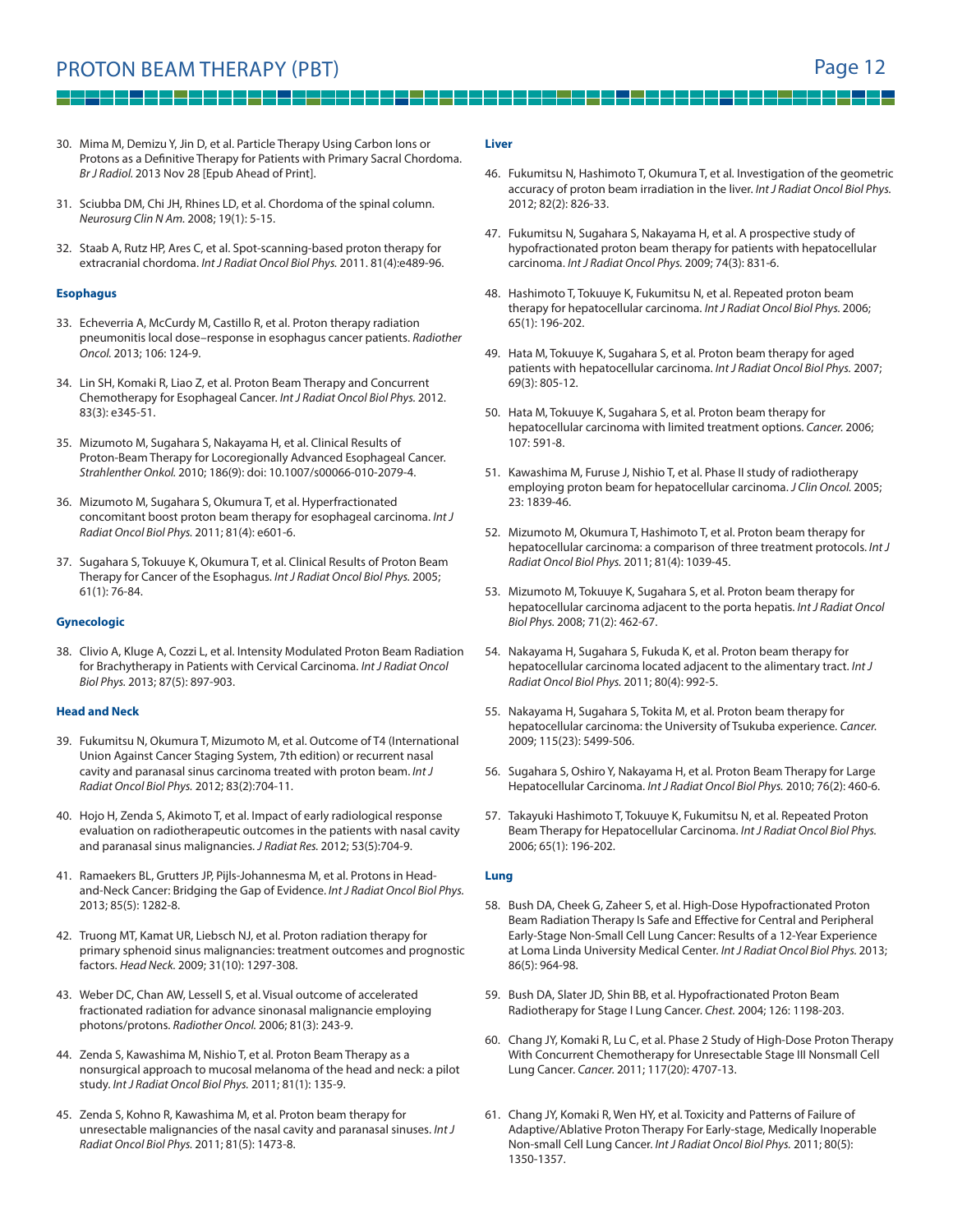## PROTON BEAM THERAPY (PBT) THEREAPY (PBT)

62. Gomez DR, Gillin M, Liao Z, et al. Phase 1 Study of Dose Escalation in Hypofractionated Proton Beam Therapy for Non-Small Cell Lung Cancer. Int J Radiat Oncol Biol Phys. 2013; 86(4): 665-70.

- 63. Hata M, Tokuuye K, Kagei K, et al. Hypofractionated High Dose Proton Beam Therapy for Stage 1 Non Small Cell Lung Cancer: Preliminary Results of a Phase I/II Clinical Study. Int J Radiat Oncol Biol Phys. 2007; 68(3): 786-93.
- 64. Hoope BS, Flampouri S, Henderson RH, et al. Proton Therapy With Concurrent Chemotherapy for Non–Small-Cell Lung Cancer: Technique and Early Results. Clin Lung Cancer. 2012; 13(5): 352-8.
- 65. Iwata H, Murakami M, Demizu Y, et al. High-dose proton therapy and carbon-ion therapy for stage I nonsmall cell lung cancer. Cancer. 2010; 116(10): 2476-85.
- 66. Iwata H, Demizu Y, Fujii O, et al. Long-term outcome of proton therapy and carbon-therapy for large (T2a-T2bN0M0) non-small-cell lung cancer. J Thorac Oncol. 2013; 8(6): 726-35.
- 67. Koay EJ, Lege D, Mohan R, et al. Adaptive/Nonadaptive Proton Radiation Planning and Outcomes in a Phase II Trial for Locally Advanced Non-small Cell Lung Cancer. Int J Radiat Oncol Biol Phys. 2012; 84(5): 1093-100.
- 68. Krayenbuehl J, Hartmann M, Lomax AJ, et al. Proton therapy for malignant pleural mesothelioma after extrapleural pleuropneumonectomy. Int J Radiat Oncol Biol Phys. 2010; 78(2): 628-34.
- 69. Nakayama H, Satoh H, Sugahara S, et al. Proton Beam Therapy Of Stage II and III Non-Small-Cell Lung Cancer. Int J Radiat Oncol Biol Phys. 2011; 81(4): 979-84.
- 70. Oshiro Y, Mizumoto M, Okumura T, et al. Results of Proton Beam Therapy without Concurrent Chemotherapy for Patients with Unresectable Stage III Non-small Cell Lung Cancer. J Thorac Oncol. 2012; 7(2): 370-5.
- 71. Sejpal S, Komaki R, Tsao A, et al. Early Findings on Toxicity of Proton Beam Therapy With Concurrent Chemotherapy for Nonsmall Cell Lung Cancer. Cancer. 2011; 117(13): 3004-13.

#### **Lymphoma**

- 72. Andolino DL, Hoene T, Xiao L, et al. Dosimetric Comparison of Involved Field Three Dimensional Conformal Photon Radiotherapy and Breast Sparing Proton Therapy for Treatment of Hodgkin's Lymphoma in Female Pediatric Patients. Int J Radiat Oncol Biol Phys. 2011; 81(4): e667-71.
- 73. Hoppe BS, Flampouri S, Lynch J, et al. Improving the Therapeutic Ratio in Hodgkin Lymphoma Through the Use of Proton Therapy. Oncology (Williston Park). 2012; 26(5): 456-9, 462-5.
- 74. Hoppe BS, Flampouri S, Su Z, et al. Consolidated Involved-Node Proton Therapy for Stage IA-IIIB Mediastinal Hodgkin Lymphoma: Preliminary Dosimetric Outcomes From a Phase II Study. Int J Radiat Oncol Biol Phys. 2012; 83(1): 260-7.
- 75. Hoppe BS, Flampouri S, Su Z, et al. Effective Dose Reduction to Cardiac Structures Using Protons Compared With 3DCRT and IMRT in Mediastinal Hodgkin Lymphoma. Int J Radiat Oncol Biol Phys. 2012; 84(2): 449-55.
- 76. Li J, Dabaja B, Reed V, et al. Rationale for and preliminary results of proton beam therapy for mediastinal lymphoma. Int J Radiat Oncol Biol Phys. 2011; 81(1):167-74.

#### **Ocular Melanoma**

77. Caujolle J, Mammar H, Chamorey E, et al. Proton beam radiotherapy for uveal melanomas at Nice Teaching Hospital: 16 years' experience. Int J Radiat Oncol Biol Phys. 2010; 78(1): 98-103.

- 22 meter 23 meter 23 m

- 78. Caujolle J-P, Paoli V, Chamorey E, et al. Local recurrence after uveal melanoma proton beam therapy: recurrence types and prognostic consequences. Int J Radiat Oncol Biol Phys. 2013;85(5):1218-24.
- 79. Damato B, Kacperek A, Chopra M, et al. Proton bean radiotherapy of chorodial melanoma: the Liverpool-Clatterbridge experience. Int J Radiat Oncol Biol Phys. 2005; 62(5): 1405-11.
- 80. Damato B, Kacperek A, Chopra M, et al. Proton beam radiotherapy of iris melanoma. Int J Radiat Oncol Biol Phys. 2005; 63(1):109-115.
- 81. Dendale R, Lumbroso-Le Rouic L, Noel G, et al. Proton beam radiotherapy for uveal melanoma: results of Curie Institut-Orsay proton therapy center (ICPO). Int J Radiat Oncol Biol Phys. 2006; 65(3):780-787.
- 82. Desjardins L, Lumbroso-Le Rouic L, Levy-Gabriel C, et al. Combined proton beam radiotherapy and transpupillary thermotherapy for large uveal melanomas: a randomized study of 151 patients. Ophthalmic Res. 2006; 38(5):255-260.
- 83. Egger E, Zografos L, Schalenbourg A, et al. Eye retention after proton beam radiotherapy for uveal melanoma. Int J Radiat Oncol Biol Phys. 2003; 55(4): 867-80.
- 84. Lumbroso-Le Rouic L, Delacroix S, Dendale R, et al. Proton beam therapy for iris melanomas. Eye (Lond). 2006; 20(11): 1300-5.
- 85. Macdonald EC, Cauchi P, and Kemp EG. Proton beam therapy for the treatment of uveal melanoma in Scotland. Br J Ophthalmol. 2011; 95(12): 1691-5.
- 86. Marucci L, Ancukiewicz M, Lane AM, et al. Uveal Melanoma Recurrence after Fractionated Proton Beam Therapy: Comparison of Survival in Patients Treated With Reirradiation or with Enucleation. Int J Radiat Oncol Biol Phys. 2011; 79(3): 842-6.
- 87. Mosci C, Lanza FB, Barla A, et al. Comparison of clinical outcomes for patients with large choroidal melanoma after primary treatment with enucleation or proton beam radiotherapy. Ophthalmologica. 2012; 227(4): 190-6.
- 88. Sethi RV, Shih HA, Yeap BY, et al. Second Nonocular Tumors Among Survivors of Retinoblastoma Treated With Contemporary Photon and Proton Radiotherapy. Cancer. 2014; 120(1): 126-33.

#### **Pancreas**

- 89. Hong TS, Ryan DP, Blaszkowsky LS, et al. Phase I study of preoperative short-course chemoradiation with proton beam therapy and capecitabine for resectable pancreatic ductal adenocarcinoma of the head. Int J Radiat Oncol Biol Phys. 2011; 79(1): 151-7.
- 90. Nichols RC Jr, George TJ, Zaidden RA Jr, et al. Proton therapy with concomitant capecitabine for pancreatic and ampullary cancers is associated with a low incidence of gastrointestinal toxicity. Acta Oncologica. 2013; 52: 498-505.
- 91. Nichols RC Jr, Huh SN, Prado KL, et al. Protons Offer Reduced Normal Tissue Exposure for Patients Receiving Postoperative Radiotherapy for Resected Pancreatic Head Cancer. Int J Radiat Oncol Biol Phys. 2012; 83(1): 158-63.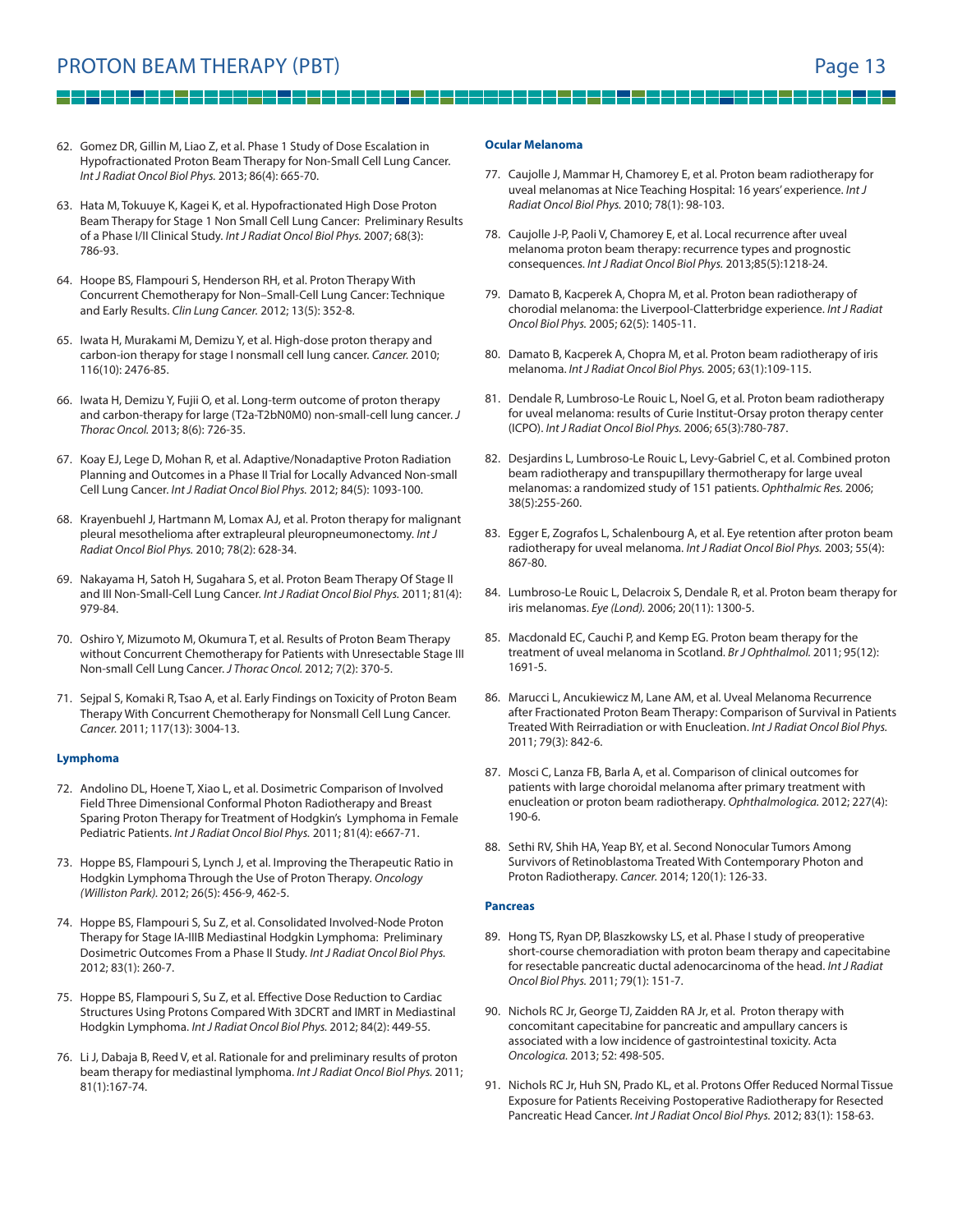92. Terashima K, Demizu Y, Hashimoto N, et al. A phase I/II study of gemcitabine-concurrent proton radiotherapy for locally advanced pancreatic cancer without distant metastasis. Radiother Oncol. 2012; 103(1): 25-31.

#### **Pediatrics**

- 93. Amsbaugh MJ, Grosshans DR, McAleer MF, et al. Proton therapy for spinal ependymomas: planning, acute toxicities, and preliminary outcomes. Int J Radiat Oncol Biol Phys. 2012;83(5):1419-24.
- 94. Childs SK, Kozak KR, Friedmann AM, et al. Proton radiotherapy for parameningeal rhabdomyosarcoma: clinical outcomes and late effects. Int J Radiat Oncol Biol Phys. 2012;82(2):635-642.
- 95. Cotter SE, Herrup DA, Friedmann A, et al. Proton Radiotherapy for Pediatric Bladder/ Prostate Rhabdomyosarcoma: clinical Outcomes and Dosimetry Compared to Intensity Modulated Radiation Therapy. Int J Radiat Oncol Biol Phys. 2011; 81(5): 1367-73.
- 96. De Amorim Bernstein K, Sethi R, Trofimov, et al. Early clinical outcomes using proton radiation for children with central nervous system atypical teratoid rhabdoid tumors. Int J Radiat Oncol Biol Phys. 2013; 86(1):114-20.
- 97. Habrand J-L, Schneider R, Alapetite C, et al. Proton therapy in pediatric skull base and cervical canal low-grade bone malignancies. Int J Radiat Oncol Biol Phys. 2008; 71(3):672-5.
- 98. Hattangadi JA, Rombi B, Yock TI, et al. Proton radiotherapy for high-risk pediatric neuroblastoma: early outcomes and dose comparison. Int J Radiat Oncol Biol Phys. 2012; 83(3):1015-22.
- 99. Hill-Kayser C, Tochner Z, Both S, et al. Proton versus photon radiation therapy for patients with high-risk neuroblastoma: the need for a customized approach. Pediatr Blood Cancer. 2013; 60(10):1606-11.
- 100. Hoch BL, Nielsen GP, Liebsch NJ, Rosenberg AE. Base of skull chordomas in children and adolescents. A clinicopathologic study of 73 cases. Am J Surg Pathol. 2006; 30(7):811-8.
- 101. Jimenez RB, Sethi R, Depauw N, et al. Proton radiation therapy for pediatric medulloblastoma and supratentorial primitive neuroectodermal tumors: outcomes for very young children treated with upfront chemotherapy. Int J Radiat Oncol Biol Phys. 2013; 87(1):120-06.
- 102. Kuhlthau KA, Pulsifer MB, Yeap BY, et al. Prospective study of health-related quality of life for children with brain tumors treated with proton radiotherapy. J Clin Oncol. 2012; 30(17): 2079-86.
- 103. MacDonald SM, Sethi R, Lavally B, et al. Proton radiotherapy for pediatric central nervous system ependymoma: clinical outcomes for 70 patients. Neuro Oncol. 2013; 15(11): 1552-9.
- 104. Oshiro Y, Mizumoto M, Okumura T, et al. Clinical results of proton beam therapy for advanced neuroblastoma. Radiat Oncol. 2013;8(1):142.
- 105. Rombi B, Ares C, Hug EB, et al. Spot-scanning proton radiation therapy for pediatric chordoma and chondrosarcoma: clinical outcome of 26 patients treated at Paul Scherrer Institute. Int J Radiat Oncol Biol Phys. 2013; 86(3):578-84
- 106. Timmermann B, Schuck A, Niggli F, et al. Spot-scanning proton therapy for malignant soft tissue tumors in childhood: first experiences at the Paul Scherrer Institute. Int J Radiat Oncol Biol Phys. 2007; 67(2):497-504.

#### **Prostate**

107. Coen JJ, Bae K, Zietman AL, et al. Acute and late toxicity after dose escalation to 82 GyE using conformal proton radiation for localized prostate cancer: initial report of American College of Radiology phase II study 03-12. Int J Radiat Oncol Biol Phys. 2011; 81(4):1005-9.

2 H Z

108. Coen JJ, Paly JJ, Niemierko A, et al. Long-term quality of life outcome after proton beam monotherapy for localized prostate cancer. Int J Radiat Oncol Biol Phys. 2012; 82(2):e201-9.

프로프로프로프로 프로!

- 109. Henderson RH, Hoppe BS, Marcus RB Jr, et al. Urinary functional outcomes and toxicity five years after proton therapy for low- and intermediaterisk prostate cancer: results of two prospective trials. Acta Oncol. 2013; 52(3):463-9.
- 110. Hoppe BS, Michalski JM, Mendenhall NP, et al. Comparative effectiveness study of patient-reported outcomes after proton therapy or intensity-modulated radiotherapy for prostate cancer. Cancer. 2013. [Epub ahead of print].
- 111. Hoppe BS, Nichols RC, Henderson RH, et al. Erectile function, incontinence, and other quality of life outcomes following proton therapy for prostate cancer in men 60 years old and younger. Cancer. 2012; 118(18):4619-26.
- 112. Johansson S, Astrom L, Sandin F, Isacsson U, Montelius A, Turesson I. Hypofractionated proton boost combined with external beam radiotherapy for treatment of localized prostate cancer. Prostate Cancer. 2012; 654861.
- 113. Mendenhall NP, Hoppe BS, Nichols RC, et al. Five-year outcomes from 3 prospective trials of image-guided proton therapy for prostate cancer. Int J Radiat Oncol Biol Phys. 2014; 88(3): 596-602.
- 114. Yu JB, Soulos PR, Herrin J, et al. Proton Versus Intensity-Modulated Radiotherapy for Prostate Cancer: Patterns of Care and Early Toxicity. J Natl Cancer Inst. 2013; 105(1): 25-32.

#### **Sarcomas**

- 115. Ciernik IF, Niemierko A, Harmon DC, et al. Proton based radiotherapy for unresectable or incompletely resected osteosarcoma. Cancer. 2011; 117(19): 4522-30.
- 116. Delaney TF, Liebsch NJ, Pedlow FX, et al. Phase II Study of High Dose photon/Proton Radiotherapy in the management of Spine Sarcomas. Int J Radiat Oncol Biol Phys. 2009; 74(3): 732-9.
- 117. Weber DC, Rutz HP, Bolsi A, et al. Spot scanning proton therapy in the curative treatment of adult patients with sarcoma: the Paul Scherrer Institute experience. Int J Radiat Oncol Biol Phys. 2007; 69(3):865-871.

#### **Skull Base**

- 118. Ares C, Hug EB, Lomax AJ, et al. Effectiveness and safety of spot scanning proton radiation therapy for chordomas and chondrosarcomas of the skull base: first long-term report. Int J Radiat Oncol Biol Phys. 2009; 75(4): 1111-8.
- 119. Combs SE, Kessel K, Habermehl, et al. Proton and carbon ion radiotherapy for primary brain tumors and tumors of the skull base. Acta Oncol. 2013; 52(7):1504-1509.
- 120. Noël G, Feuvret L, Calugaru V, et al. Chordomas of the base of the skull and upper cervical spine. One hundred patients irradiated by a 3D conformal technique combining photon and proton beams. Acta Oncol. 2005; 44(7):700-8.